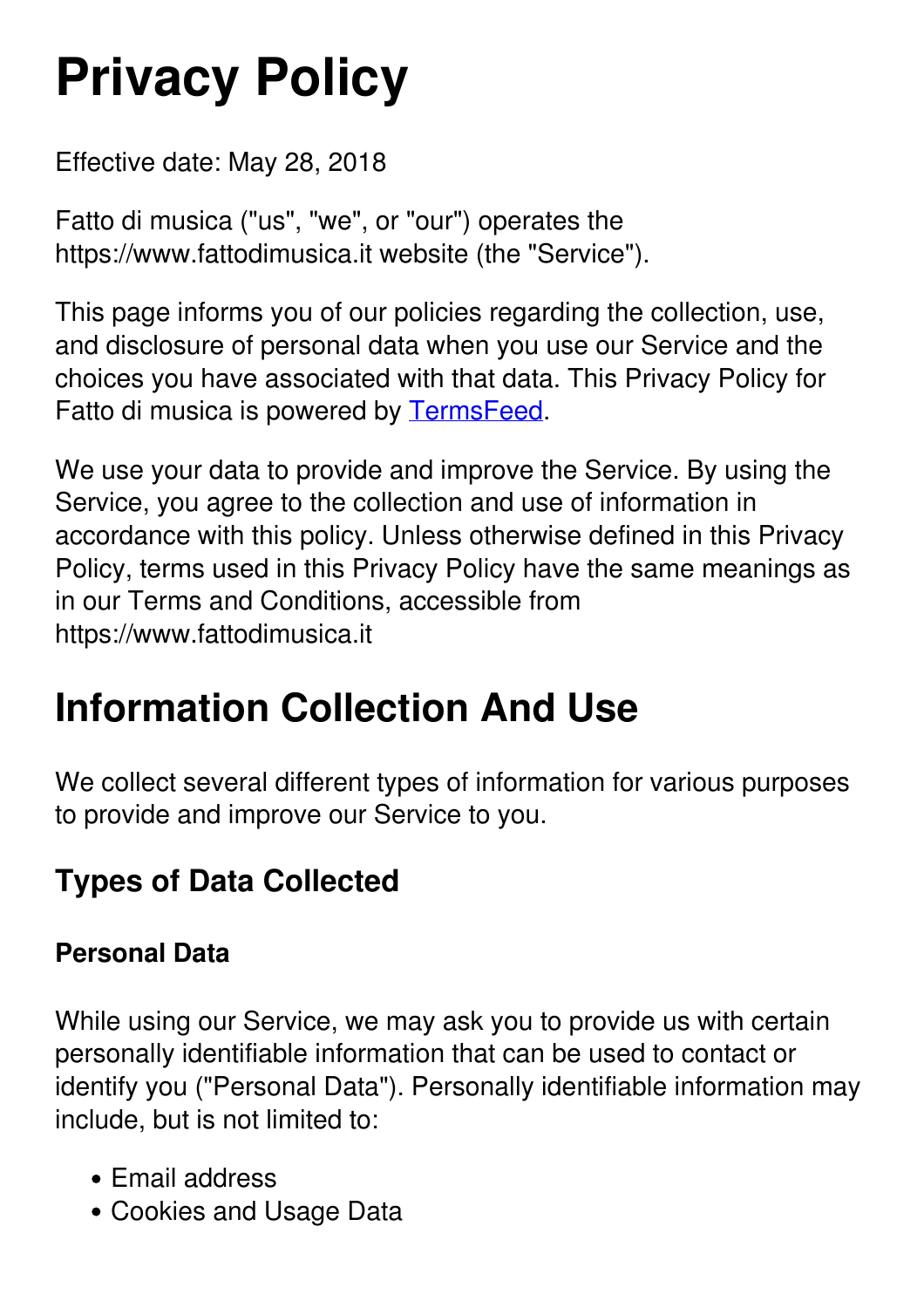#### **Usage Data**

We may also collect information how the Service is accessed and used ("Usage Data"). This Usage Data may include information such as your computer's Internet Protocol address (e.g. IP address), browser type, browser version, the pages of our Service that you visit, the time and date of your visit, the time spent on those pages, unique device identifiers and other diagnostic data.

#### **Tracking & Cookies Data**

We use cookies and similar tracking technologies to track the activity on our Service and hold certain information.

Cookies are files with small amount of data which may include an anonymous unique identifier. Cookies are sent to your browser from a website and stored on your device. Tracking technologies also used are beacons, tags, and scripts to collect and track information and to improve and analyze our Service.

You can instruct your browser to refuse all cookies or to indicate when a cookie is being sent. However, if you do not accept cookies, you may not be able to use some portions of our Service.

Examples of Cookies we use:

- **Session Cookies.** We use Session Cookies to operate our **Service**
- **Preference Cookies.** We use Preference Cookies to remember your preferences and various settings.
- **Security Cookies.** We use Security Cookies for security purposes.

#### **Use of Data**

Fatto di musica uses the collected data for various purposes: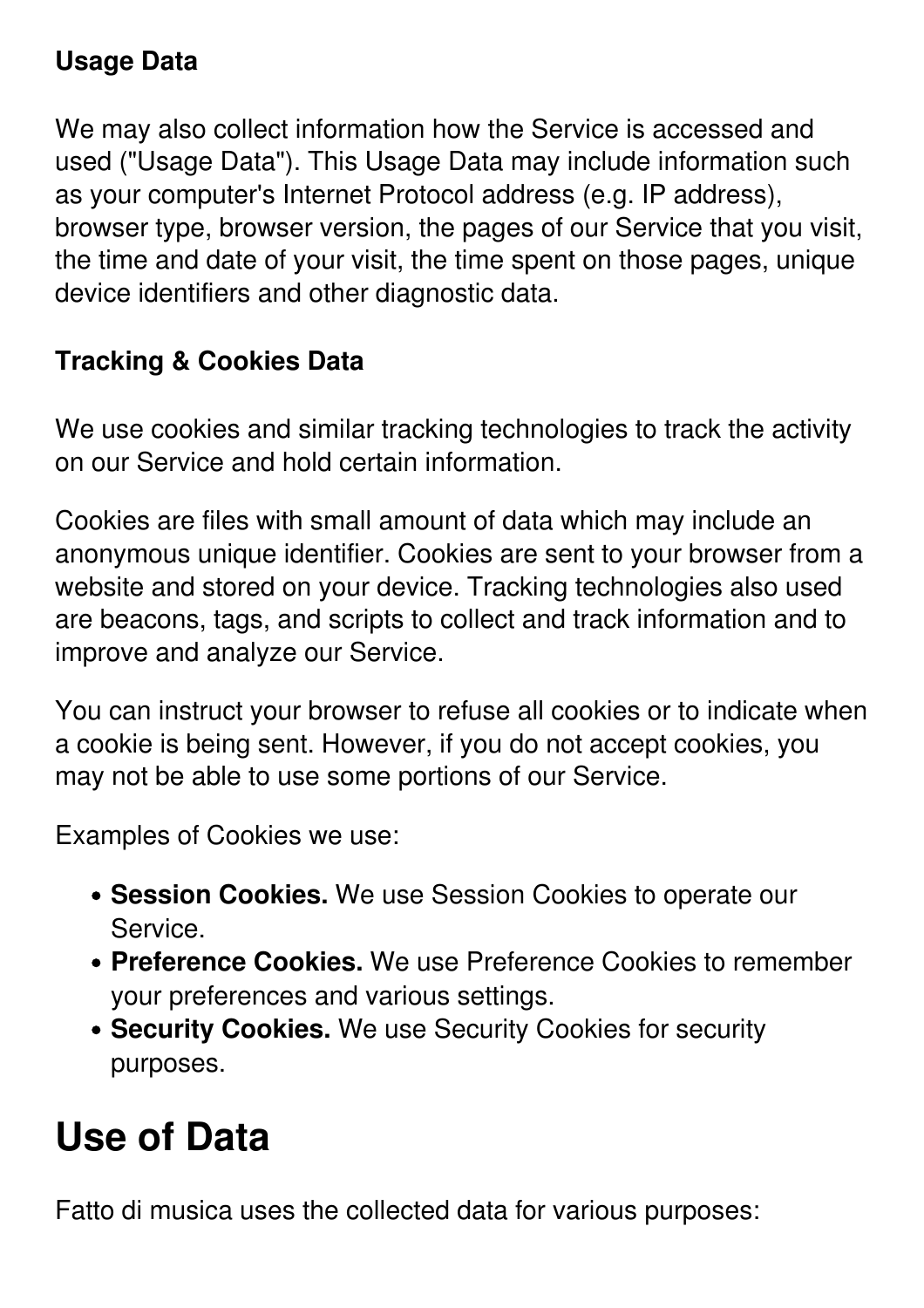- To provide and maintain the Service
- To notify you about changes to our Service
- To allow you to participate in interactive features of our Service when you choose to do so
- To provide customer care and support
- To provide analysis or valuable information so that we can improve the Service
- To monitor the usage of the Service
- To detect, prevent and address technical issues

### **Transfer Of Data**

Your information, including Personal Data, may be transferred to and maintained on — computers located outside of your state, province, country or other governmental jurisdiction where the data protection laws may differ than those from your jurisdiction.

If you are located outside Italy and choose to provide information to us, please note that we transfer the data, including Personal Data, to Italy and process it there.

Your consent to this Privacy Policy followed by your submission of such information represents your agreement to that transfer.

Fatto di musica will take all steps reasonably necessary to ensure that your data is treated securely and in accordance with this Privacy Policy and no transfer of your Personal Data will take place to an organization or a country unless there are adequate controls in place including the security of your data and other personal information.

#### **Disclosure Of Data**

#### **Legal Requirements**

Fatto di musica may disclose your Personal Data in the good faith belief that such action is necessary to: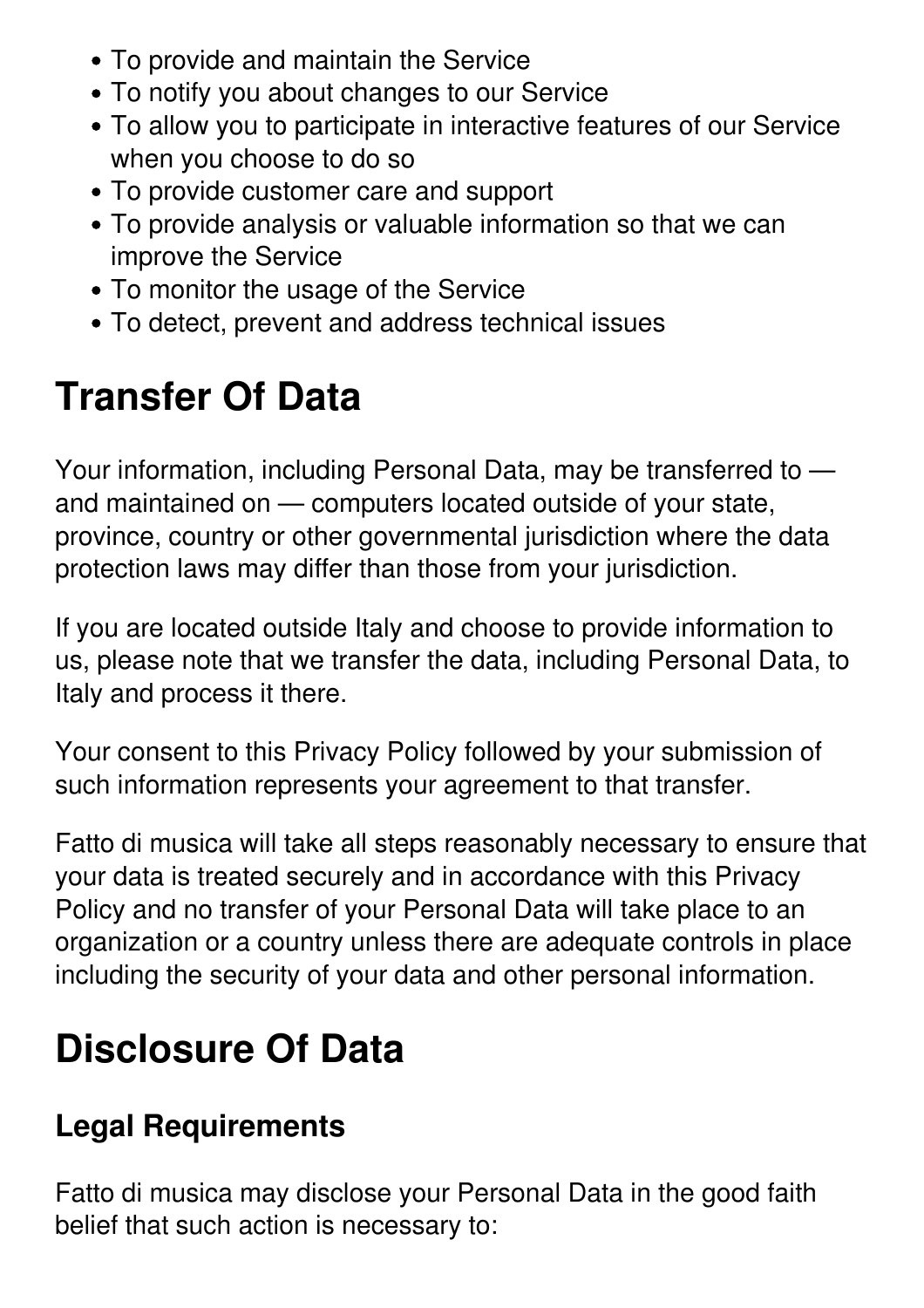- To comply with a legal obligation
- To protect and defend the rights or property of Fatto di musica
- To prevent or investigate possible wrongdoing in connection with the Service
- To protect the personal safety of users of the Service or the public
- To protect against legal liability

## **Security Of Data**

The security of your data is important to us, but remember that no method of transmission over the Internet, or method of electronic storage is 100% secure. While we strive to use commercially acceptable means to protect your Personal Data, we cannot guarantee its absolute security.

### **Service Providers**

We may employ third party companies and individuals to facilitate our Service ("Service Providers"), to provide the Service on our behalf, to perform Service-related services or to assist us in analyzing how our Service is used.

These third parties have access to your Personal Data only to perform these tasks on our behalf and are obligated not to disclose or use it for any other purpose.

# **Links To Other Sites**

Our Service may contain links to other sites that are not operated by us. If you click on a third party link, you will be directed to that third party's site. We strongly advise you to review the Privacy Policy of every site you visit.

We have no control over and assume no responsibility for the content, privacy policies or practices of any third party sites or services.